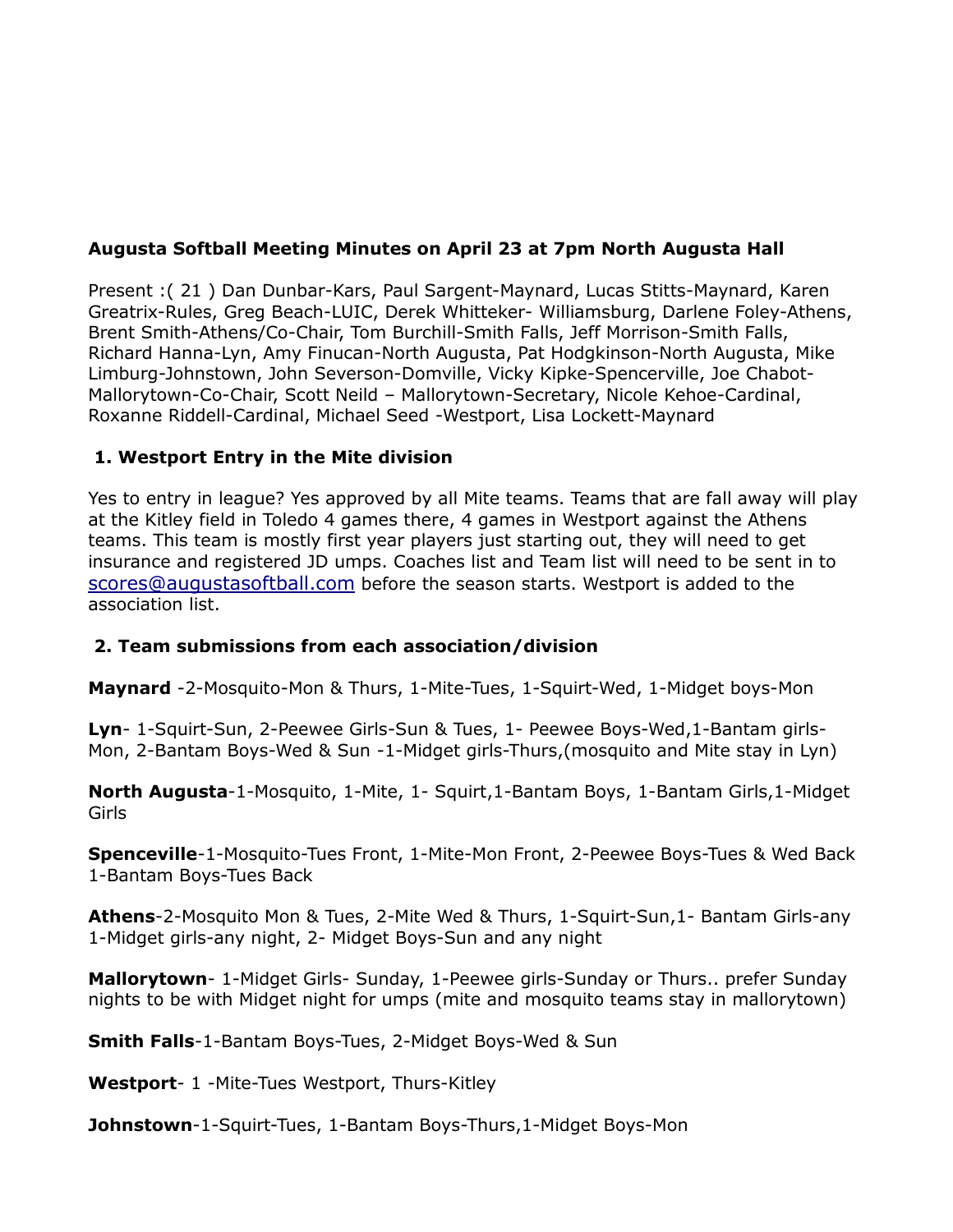**Kars**-1-Midget Boys-Tues

**Cardinal**-1- Bantam Girls-Mon, 1 Bantam boys -Wed ..would like to start games at 7pm

**Domville**-1-Midget Girls-Tues , 1-Midget Boys-Wed

**Williamsburg**- 1 -Bantam Girls-Wed, 1- Midget Girls-Mon

Listing by division

### **Mosquito -6 teams**

Athens #1 Athens #2 North Augusta Maynard #1 Maynard #2 Spencerville

## **Mite -6 teams**

Athens #1 Athens #2 North Augusta Maynard Spencerville Westport

### **Squirt -5 teams**

Athens #1 North Augusta Maynard Lyn Johnstown

### **Peewee Girls-3 teams**

Lyn  $#1$ Lyn  $#2$ Mallorytown

### **Peewee Boys-3 teams**

Lyn  $#1$ Spencerville #1 Spencerville #2 **Bantam Girls-5 teams** Lyn  $#1$ North Augusta Williamsburg Cardinal Athens **Bantam Boys-6 teams**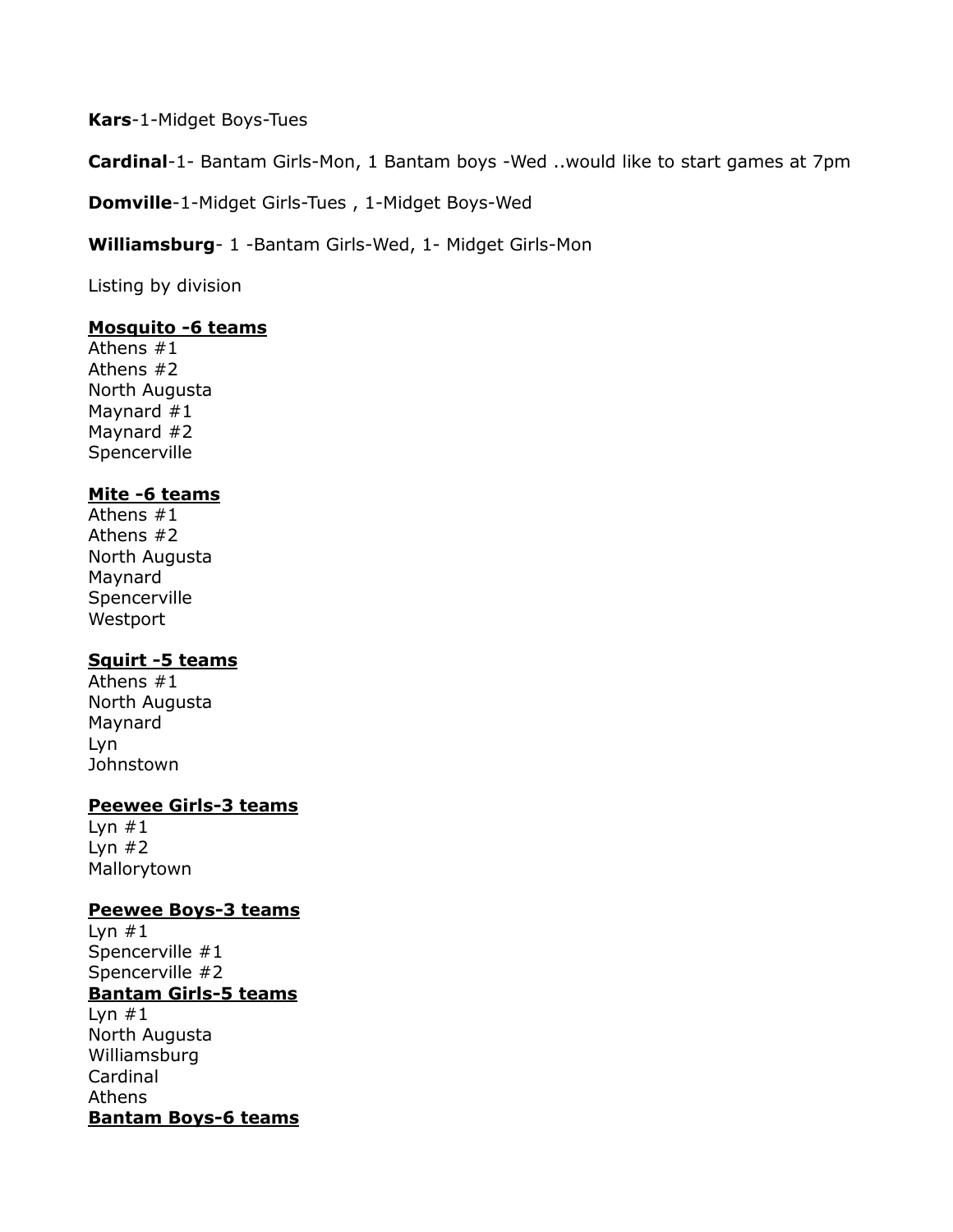Lyn  $#1$ Lyn  $# 2$ North Augusta Cardinal **Spencerville** Smith Falls **Johnstown** 

#### **Midget Girls-7 teams**

Lyn North Augusta Williamsburg Mallorytown Maynard Domville Athens

### **Midget Boys-7 teams**

Smith Falls # 1 Smith Falls # 2 Maynard Domville Athens Kars **Johnstown** 

**3. home night preferences for each association/division –come prepared with 2 possible home nights (we can not have every team in the same division team all having the same home night ,Extremely difficult to get qualified umpires**

information in above #2

## **4. Length of season... same as last year 16 games per team?**

16 for squirt and above, Mosquito and Mite 14 games – Yes approved

#### **5. prior to discussing tournament dates we need to discuss tournaments or playoffs for year end and in what divisions.**

Mosquito- tournament- North Augusta - July 26 Mite- tournament- North Augusta - July 26 Squirt- tournament-Athens – **need date** Peewee Girls-playoffs best of 3 – start after August 4th Peewee Boys-playoffs best of 3- start after August 4th Bantam Girls-tournament-Williamsburg -**need date** Bantam Boys-tournment- **Smith Falls will review 1st ..then Johnstown will take**  Midget Girls-tournament -North Augusta- Aug 8 /9 Midget Boys- playoffs, best of 3 - start after August 4th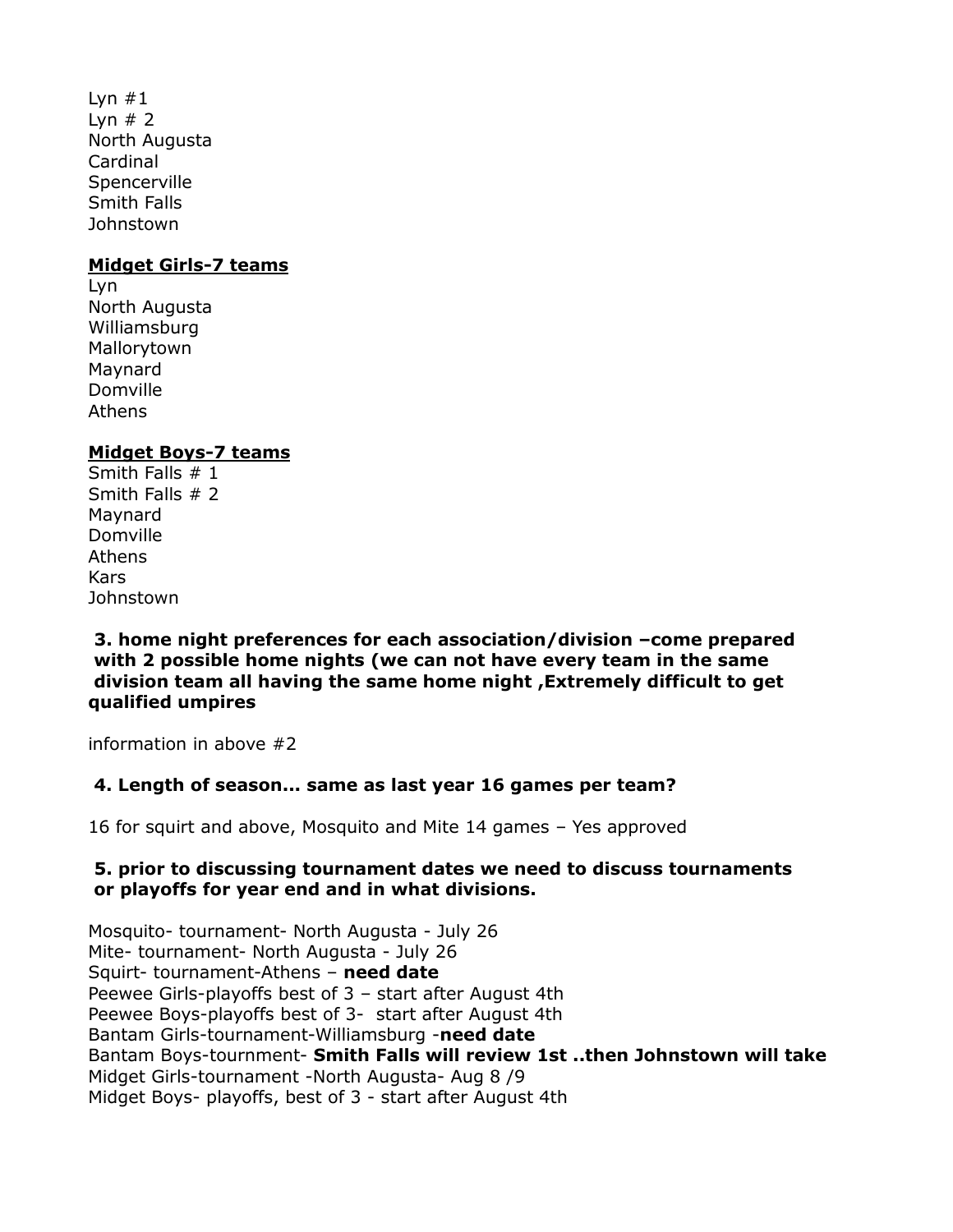## **> 6. Midseason tournament dates/hosts for each division-**

Mosquito- Host -No mid season tourney Mite- Host -Westport mid season date June 27/28 Squirt- Host -Johnstown mid season – June 20 /21 Peewee Girls- Host Mallorytown- mid season - July 5 Peewee Boys-Host-Lyn - mid season -June 28 Bantam Girls-Host -North Augusta mid season – July 5 Bantam Boys-Host -North Augusta mid season date June 13 /14 Midget Girls-Host -Mallorytown mid season date June 27 /28 Midget Boys- Host-Johnstown mid season – **need date**

### **> 7. over age player discussion-any for approval**

Maynard Midget Boys - 1 player....Yes approved... Kars Midget Boys- 1 player – Yes approved Lyn Midget Girls – 1 player – Yes approved Bantam Boys - 1 Cardinal -, 1-North Augusta- – yes both approved Bantam Girls - 1 Cardinal -  $1 - Lyn-$  yes both approved Peewee boys-none Peewee girls- none Squirt - 2-Athens - - yes approved Mite - 1 - Westport-yes approved Mosquito -none

### **> 8. discussion about squirt/peewee ages and mixing boys & girls**

Do we change the Peewee girls age division, Grade 6, 7, 8 instead of 7 and 8. No the numbers are just not there for this to help, want to keep it the way it is.

#### **> 10. Run cap of 7 runs per inning in bantam / midget. Just girls or girls and boys?**

Below is what was approved. Mercy rules still in affect.

No cap run for Midget Boys

Yes cap 7 run limit per inning Midget Girls, unlimited last inning Yes cap 7 run limit per inning Bantam Boys, unlimited last inning Yes cap 7 run limit per inning Bantam Girls, unlimited last inning

### **> 11. reminder to all associations regarding proof of insurance**

Send in proof of insurance before 1st game, send in to scores@auqustasoftball.com, league needs it before start of your  $1<sup>st</sup>$  game, if not in game cannot be played.

### **> 12. Team lists to be handed in prior to 1st game**

Team list to be emailed to [scores@augusta](mailto:scores@augusta)softball.com before first game, we need divison ,name of players and date of birth.